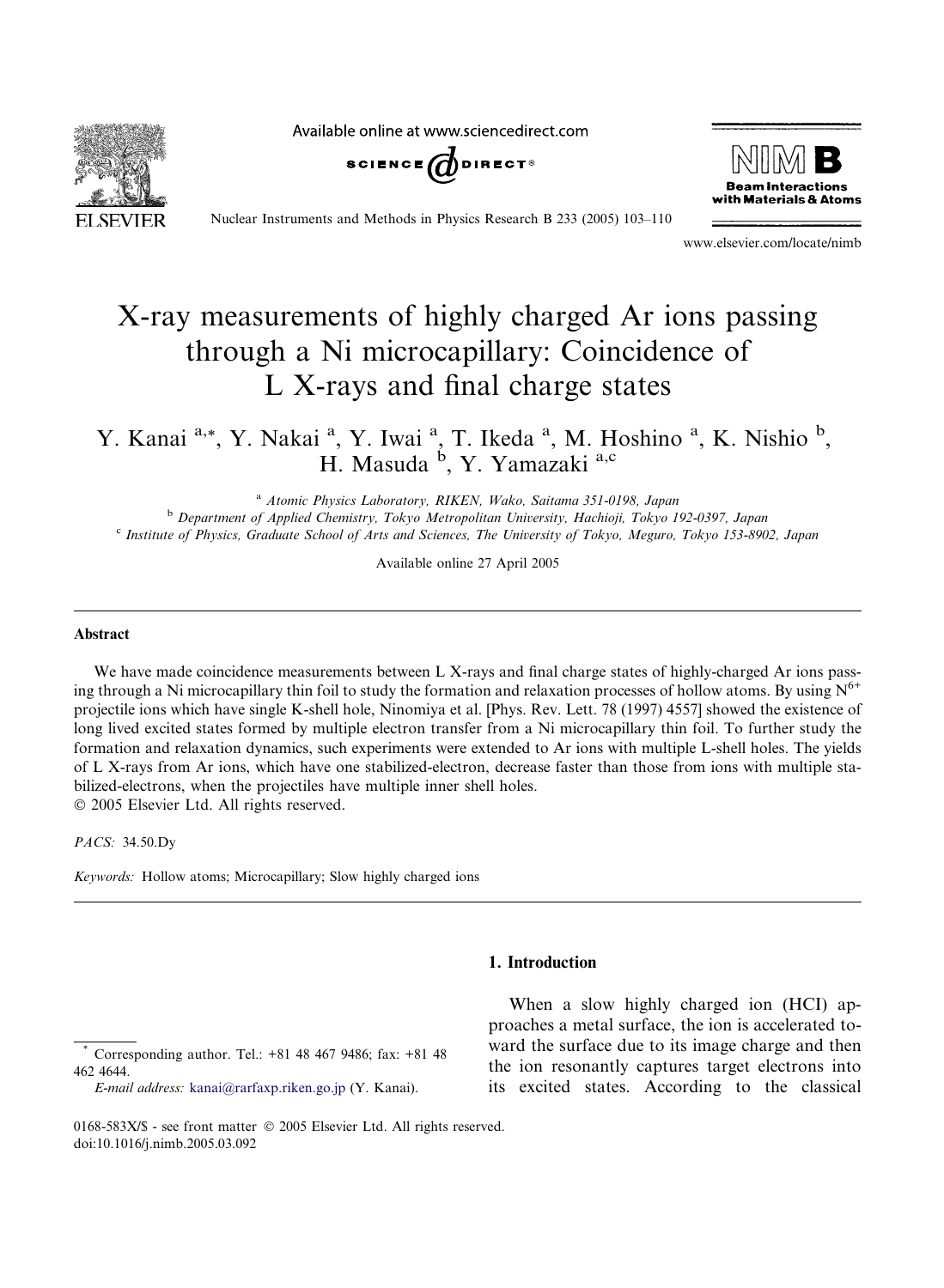over-barrier (COB) model [\[1–3\]](#page-6-0), the resonant charge transfer starts at a distance  $d_c \sim (2q_i)^{1/2}/W$ , and the first electrons are transferred to states with principal quantum number  $n_c \sim q_i/[2W(1 +$  $(q_i - 0.5) / (8q_i)^{1/2}$ ]<sup>1/2</sup> of the incident ion, where  $q_i$ is the charge state of the ion and  $W$  is the work function of the solid. Note that the physical quantities are in atomic units unless otherwise noted. Such an atom (ion) with multiply excited electrons and inner shell holes is called a ''hollow atom (ion)''. The formation and relaxation dynamics of hollow atoms have been studied intensively in recent years  $[1–10]$ . By using conventional flat-surface targets, it is difficult to observe the structure and dynamical features of hollow atom above the surface, because its intrinsic lifetime could be longer than the time interval (i.e.  $\sim 10^{-13}$  s) between the hollow atom formation above the surface and its arrival at the surface. To overcome the difficulty, we have employed microcapillary targets [\[11,12\]](#page-6-0) to produce hollow atoms (ions) and extract them in vacuum. The microcapillary used in our experiments was  $\sim$ 1 mm<sup>2</sup> in size with a thickness of  $\sim$ µm and had a multitude of straight holes of  $\sim 100$  nm in diameter. When HCIs impinge on the microcapillary target parallel to the capillary axis, a part of the hollow atoms (ions) formed in the capillary can pass through it before hitting the capillary wall and free hollow ions are extracted in vacuum [\[13–22\]](#page-6-0). By using  $N^{6+}$  projectile ions with single K-shell hole and a Ni microcapillary thin foil, Ninomiya et al. [\[14\]](#page-6-0) showed the existence of long lived excited states as an evidence of free hollow ions formed by multiple electron transfer. These states have multiple electrons in the L shell and/or in higher shells keeping a K-shell hole, and such K-shell hole has a extremely long lifetime of the order nanosecond to be filled. Morishita et al. [\[20\]](#page-6-0) verified that the first transfer of an electron from a metal surface takes place near  $n_c$  with a narrow distribution width of  $\Delta n \sim 2$ , the average number of which agrees quite well with the prediction of the COB model. Regarding the decay processes of hollow atoms, on the other hand, our knowledge is quite limited. To obtain such information, we have measured L X-rays in coincidence with the final charge states for  $Ar^{q_f+}$  ions having multiple inner shell holes as projectiles.

### 2. Experiments

The experiments were performed with a Ni microcapillary thin target [\[11,12\]](#page-6-0) and highly charged Ar ions from a 14.5 GHz caprice ECR ion source at RIKEN [\[23\].](#page-6-0) A schematic drawing of our experimental setup is shown in [Fig. 1](#page-2-0).  $Ar^{q_i+}$ ions ( $q_i = 14, 13, 11, 9$ ) extracted from the ion source with the energy of 2.8 keV/amu were collimated and impinged on the Ni microcapillary foil in parallel to the capillary axis. Downstream of the target, the Si(Li) detector was placed at right angle to the beam axis. The distance between the Si(Li) crystal and the beam axis was 36 mm. The diameter of the entrance aperture of the Si(Li) detector was 6 mm and the distance between the entrance aperture and the Si(Li) crystal was 16 mm. The effective area of the  $Si(Li)$  crystal was about 30 mm<sup>2</sup>. The shield which was movable along the beam direction was located between the target and the Si(Li) detector and was used to define the part of the beam path from which the emitted X-rays were detected. The distance from the shield and the beam axis was 5.2 mm. Roughly speaking, when the edge of the shield is at z mm from the target exit surface, the detector can capture X-rays emitted at time 14 ns >  $t_d \ge z/v$  after the passage of the target, where v is the projectile velocity and  $v = 0.74$  mm/ ns for the present case. The X-rays emitted after 14 ns were cut by the entrance aperture of the Si(Li) detector. After stabilization of the captured electrons, Ar ions were selected with their charge states by the electrostatic charge state analyzer and detected by the channel electron multiplier (CEM). The charge state analyzer was set at  $\sim$ 20 cm downstream from the target. The difference between the initial  $q_i$  and final  $q_f$  charge state of Ar ions gives the number of the stabilized electrons after the decay processes;  $N_s = q_i - q_f$ .

The L X-rays emitted from the Ar ions after the target were measured in coincidence with the final charge state  $q_f$ . The lifetime of the L-shell hole of the transmitted ions was determined through the dependence of the X-ray yield on the shield position, which is given by

$$
\eta(z, q_{\rm f}) = \int_{z/v}^{T} \zeta(z'/v, q_{\rm f}) C(z') d(z'/v) \tag{1}
$$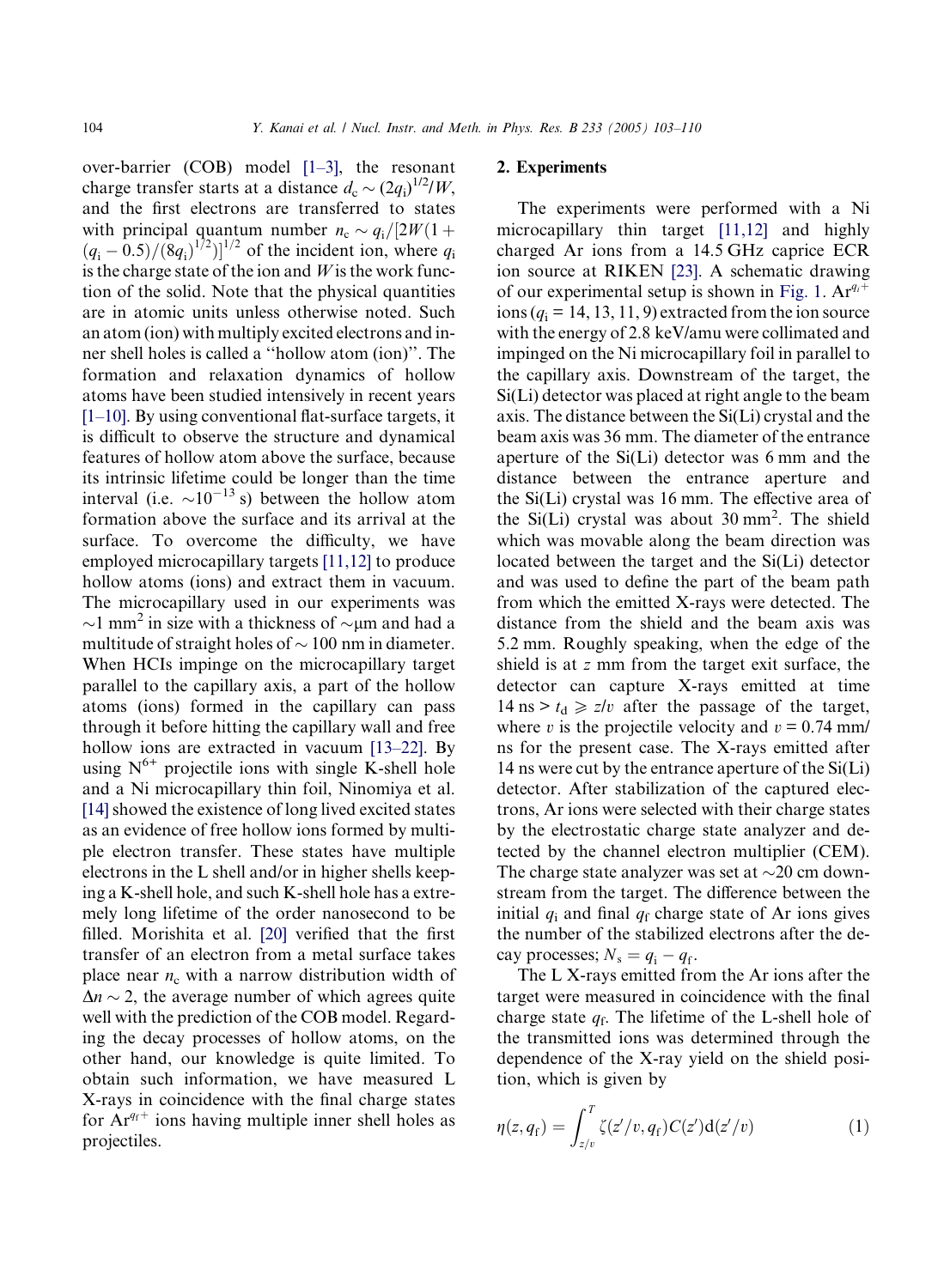<span id="page-2-0"></span>

Fig. 1. Schematic drawing of experimental setup.

where  $\zeta(z'|v, q_f)$  is the intensity of X-rays emitted at  $z'$  from the target from the ions with their final charge states  $q_f$ ,  $C(z')$  is the geometrical factor for the detector's solid angle at  $z'$ , and T is the maximum observable delay time where  $T = 14$  ns in this experiment. In this paper, we use  $C(z')$  as constant to simplify the analysis. Detailed discussion of the detection efficiency will be published in somewhere [\[24\].](#page-7-0)

#### 3. Results and discussion

#### 3.1. Peak positions of X-ray spectra

Typical coincidence X-ray spectra  $d\eta(z, q_f)/dE$ at  $z = 0$ , 2, and 4 mm for  $Ar^{q_1+}$  ( $q_1 = 14$ , 13, 11, 9) are shown in Figs. 2–5, which shows;

(i) the peak energy of the coincidence X-ray spectrum shifts to a lower energy with decreasing final charge states  $q_f$ , i.e. with increasing the number of stabilized electrons  $N_s$ , and does not depend on the shield position z, i.e. the delay time  $t_d$ ,



Fig. 2. Delay time dependence of L X-ray spectra in coincident with final charge states  $Ar^{q_f +}$ ,  $q_f = 13$ , 12, 11, 10 for  $Ar^{14}$ projectile for  $z = 0$  mm ( $\bullet$ ), 2 mm (+), and 4 mm ( $\square$ ).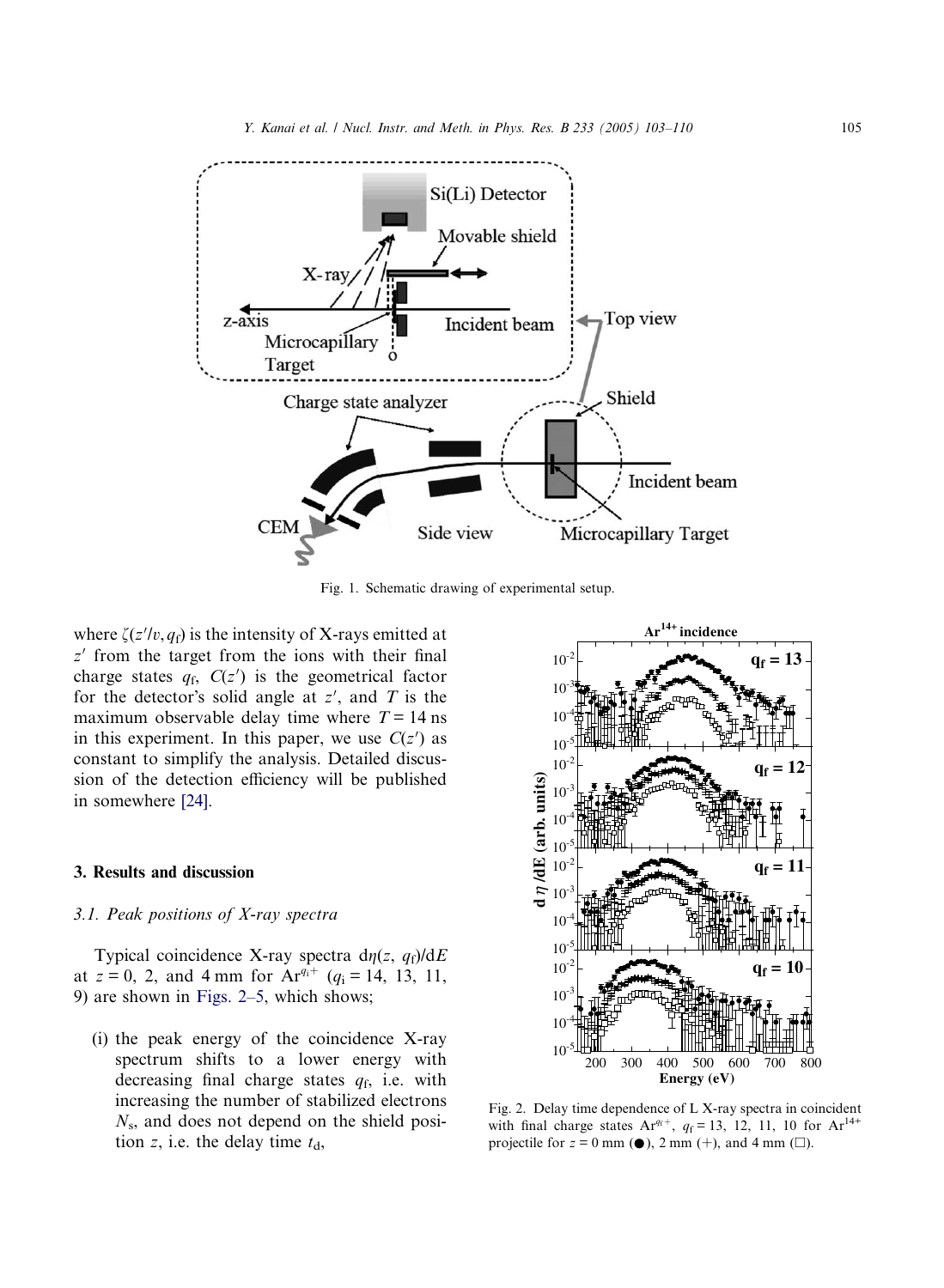

Fig. 3. Delay time dependence of L X-ray spectra in coincident with final charge states  $Ar^{q_f +}$ ,  $q_f = 12$ , 11, 10, 9 for  $Ar^{13+}$ projectile for  $z = 0$  mm ( $\bullet$ ), 2 mm (+), and 4 mm ( $\square$ ).

(ii) the shape of the X-ray spectrum dose not depend on the shield position z.

These observations indicate that the core charge states of Ar ions at the moment of L X-ray emission depend only on the final charge state  $q_f$  and do not depend on the delay time after the target.

Coincidence X-ray spectra for  $z = 2$  mm  $(t<sub>d</sub> \ge 2.7 \text{ ns})$  are compared in [Fig. 6](#page-4-0) for different incident charge states  $q_i$ . The peak energies of Xrays for  $q_i = 14$ ,  $q_f = 12$ , 11, 10 are almost same as those for  $q_i = 13$ ,  $q_f = 12$ , 11, 10, respectively, that is, the peak energies of coincidence X-ray spectra seem to depend on the final charge state  $q_f$  but not depend on the initial charge states  $q_i$ .

We interpret these features as follows: Among the stabilized  $N_s$  electrons,  $(N_s - 1)$  electrons rapidly  $(\ll n s)$  filled the L-shell holes by a cascade of Auger processes [\[1,2,25,26\]](#page-6-0), and then the last  $N<sub>s</sub>$ th electron slowly filled the L-shell hole by a



Fig. 4. Delay time dependence of L X-ray spectra in coincident with final charge states  $Ar^{q_f +}, q_f = 10, 9, 8, 7$  for  $Ar^{11+}$  projectile for  $z = 0$  mm ( $\bullet$ ), 2 mm (+), and 4 mm ( $\square$ ).



Fig. 5. Delay time dependence of L X-ray spectra in coincident with final charge states  $Ar^{q_f +}$ ,  $q_f = 8.7$  for  $Ar^{9+}$  projectile for  $z = 0$  mm ( $\bullet$ ) and 2 mm (+).

radiative cascade ending with emitting L X-rays, where the core charge state is " $(q_i - N_s + 1)$ ". Of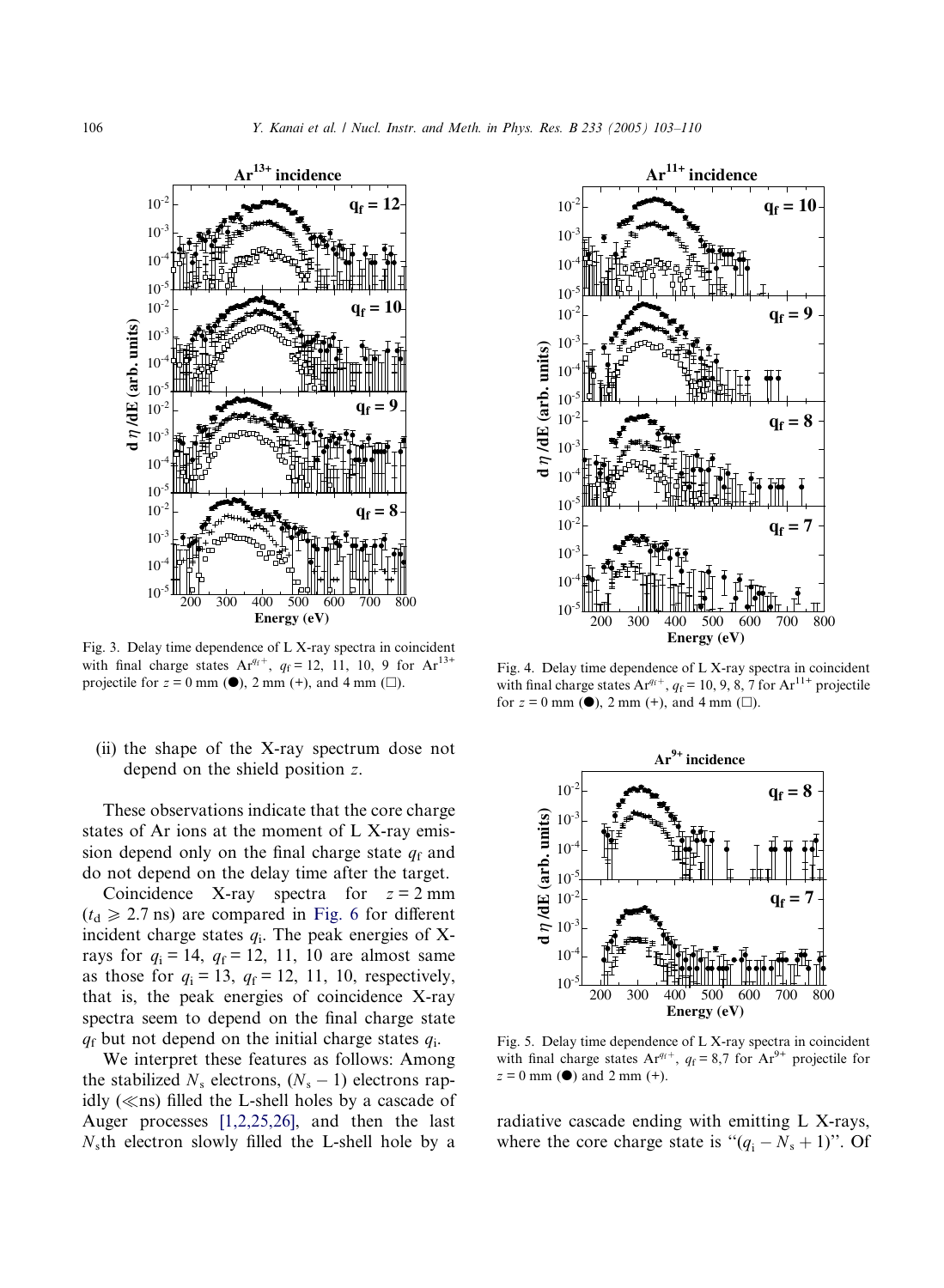<span id="page-4-0"></span>

Fig. 6. X-ray spectra for  $z = 2$  mm ( $t<sub>d</sub> = 2.7$  ns). To compare X-ray spectrum for different initial charge states  $q<sub>i</sub>$ , peak heights are not normalized.

course, this is not true for the case of  $N_s > N_0$ , where  $N_0$  is the number of the initial L-shell holes. In this case the core charge state is always ''9+'' at the moment of the L X-ray emission.

### 3.2. Delayed X-ray yields

The integrated delayed X-ray yields  $\eta(z,q_f)$  normalized per Ar<sup>qt</sup> ion with  $q_f$  for  $q_i = 14, 13, 11, 9$ are shown in Fig. 7. The corresponding time range is 0-14 ns and the time resolution is  $\sim$ 1 ns [\[24\].](#page-7-0) Fig. 6 shows the following features:

- (1) the integrated delayed X-ray yields show the long decay rate  $(\sim$ ns).
- (2) the integrated delayed X-ray yields for single-electron stabilized ions  $(N_s = 1)$  decrease more rapidly than those for multi-electron stabilized ions ( $N_s \ge 2$ ), except for  $q_i = 9$ .
- (3) the integrated X-ray yields for  $z = 0$  mm are almost same, when the ions have multiple L-shell holes at the moment of the X-ray emission.

Here, we mainly focus on the feature (2). According to the assumption in the previous section,  $(N_s - 1)$  of L-shell holes are filled by a cas-



Fig. 7. The integrated delayed X-ray yields normalized per one  $Ar^{q_t^+}$  ion as a function of delay time. (a)  $q_f = 13$  (O), 12 (+), 11 ( $\square$ ), and 10 ( $\diamond$ ) for Ar<sup>14+</sup> projectile, (b)  $q_f = 12$  (O), 11 (+), 10 ( $\square$ ), and 9 ( $\diamond$ ) for Ar<sup>13+</sup> projectile, (c)  $q_f = 10$  (O), 9 (+), 8 ( $\square$ ), and 7 ( $\Diamond$ ) for Ar<sup>11+</sup> projectile, (d)  $q_f = 8$  (O), and 7 (+) for Ar<sup>9+</sup> projectile.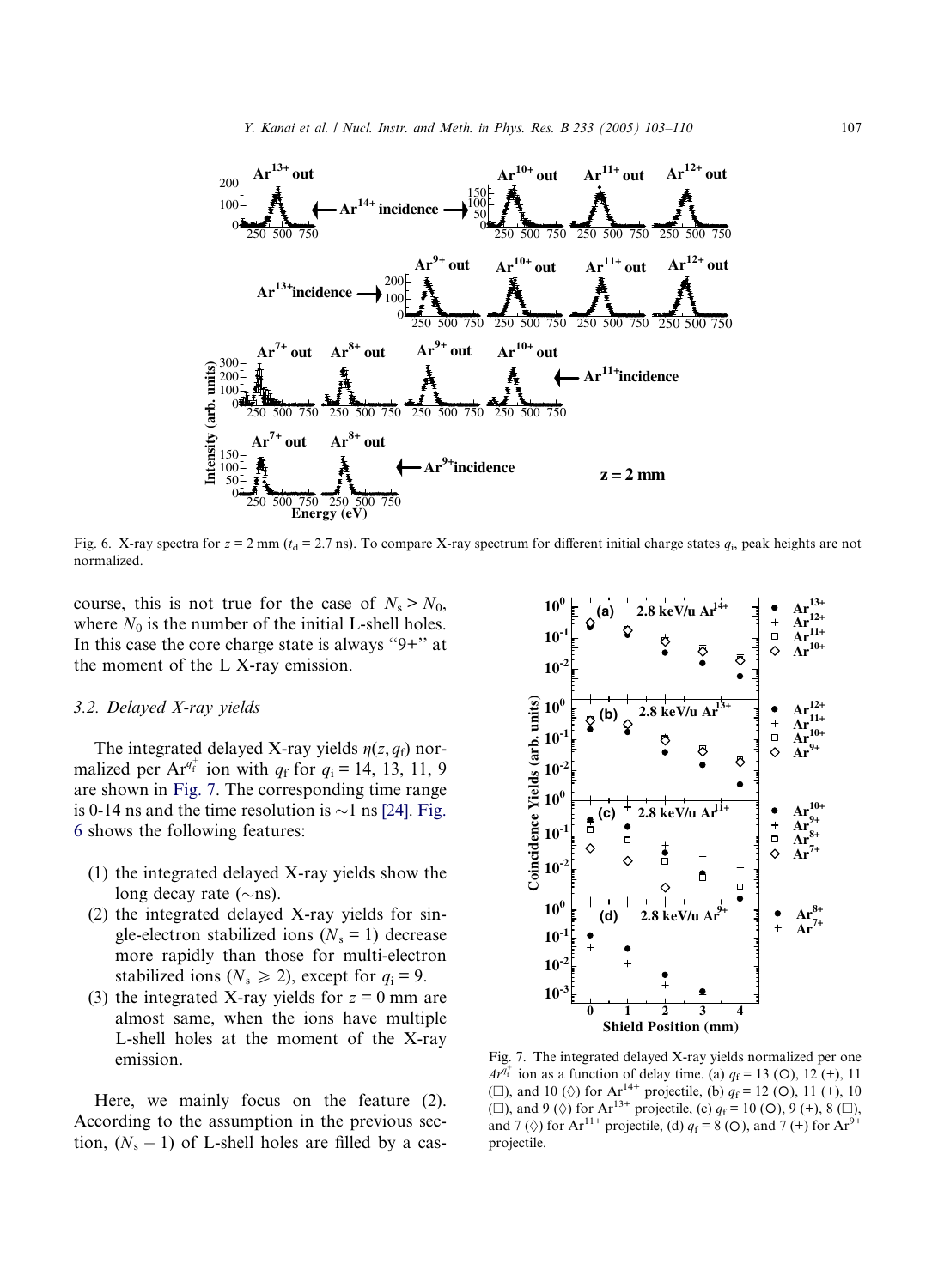cade of Auger processes rapidly and then the  $N<sub>s</sub>$ th hole is filled by emitting L X-rays. So, the z-dependence of the integrated delayed X-ray yields  $\eta(z,q_f)$ primarily reflects the filling process of the  $N<sub>s</sub>$ th L-shell hole, where  $1 \leq N_s \leq N_0$ . Many L X-ray transitions from the M-shell are reported [\[27\]](#page-7-0) around the peak-energy region of each spectrum shown in [Figs. 2–5](#page-2-0). So, main parts of the observed L X-rays seem to be emitted by the transition from the M shell to the L shell. Let's assume that the observed decay time  $\tau_0$  of X-ray intensity is given by

$$
\tau_o = \tau_A + \tau_d + \tau_{LX-rays} \tag{2}
$$

where  $\tau_A$  is the decay time for a cascade of Auger processes to fill the  $(N_s - 1)$  holes leaving one electron in an excited state  $(n_0, l_0)$ ,  $\tau_d$  is the decay time for a cascade of radiative transitions from the  $(n_0, l_0)$  state to  $n = 3$  states,  $\tau_{L X\text{-rays}}$  is the decay time of  $N<sub>s</sub>$ th L-shell hole filled by the M-shell electron by emitting L X-rays. In general, Auger cascade processes of multiply excited states are rapid. So,  $\tau_0$  may be reduced as

$$
\tau_o \sim \tau_d + \tau_{LX-rays}.\tag{3}
$$

It is difficult to explain the difference between the observed lifetime for  $N_s = 1$  and that for  $N_s \ge 2$ , by the difference of  $\tau_{L \text{X-rays}}$ . Because,

there is no reason that the  $\tau_{L X\text{-rays}}$  for  $N_s = 1$  must be always shorter than that for  $N_s \geq 2$ . Therefore, we consider that  $\tau_d$  is different between the  $N_s = 1$ and  $N_s \geq 2$ . cases. As mentioned before, according to the COB model [\[1–3\]](#page-6-0), electrons are resonantly transferred from the conduction band of metal into the excited states  $(n_c, l)$  of Ar ion. Using the value of 0.191 a.u. for the work function  $W$  of Ni metal,  $n_c = 10.3$ , 12.2, 14.1, and 15.0 are obtained for  $q_i = 9, 11, 13,$  and 14, respectively. Here, let's assume many electrons are transferred into excited states of  $n \sim n_c$ , to simplify the discussion. The excited electrons decay by a cascade of Auger processes and fill the  $(N_s - 1)$  L-shell holes, leaving one electron in an excited state  $(n_0, l_0)$ . If the electron in the excited state  $(n_0, l_0)$  is a spectator of the Auger processes,  $n_0$  is  $\sim n_c$ , and if the electron in the excited state  $(n_0, l_0)$  is a participator of the Auger processes,  $n_0$  must be smaller than  $n_c$ . If multiple electrons are transferred at first, the last electron in the excited state  $(n_0, l_0)$  for  $N_s = 1$ should be the participator of Auger processes, and that for  $N_s \geq 2$  can be the spectator, as shown in Fig. 8. The decay time for a cascade of radiative transitions from the excited state  $(n_0, l_0)$  to the Mshell for  $N_s = 1$  can be shorter than that for  $N_s \ge 2$ . If the excited state  $(n_0, l_0)$  has a small angular momentum, such as s, p, and d, the excited



Fig. 8. Schematic diagram for a cascade of Auger processes followed by a radiative cascade. Solid circles ( $\bullet$ ) indicate electrons. Each wave line connects a pair of electrons participated in single Auger processes. Broken allows indicate a radiative cascade. Five electrons in the initial excited states (n = n<sub>c</sub>) decay by a cascade of Auger processes leaving one electron in the excited state (n<sub>0</sub>, l<sub>0</sub>). (a) N<sub>s</sub> = 1 case.  $n_0$  should be smaller than  $n_c$ . (b)  $N_s = 2$  case. In the extreme case,  $n_0$  can be  $n_c$ .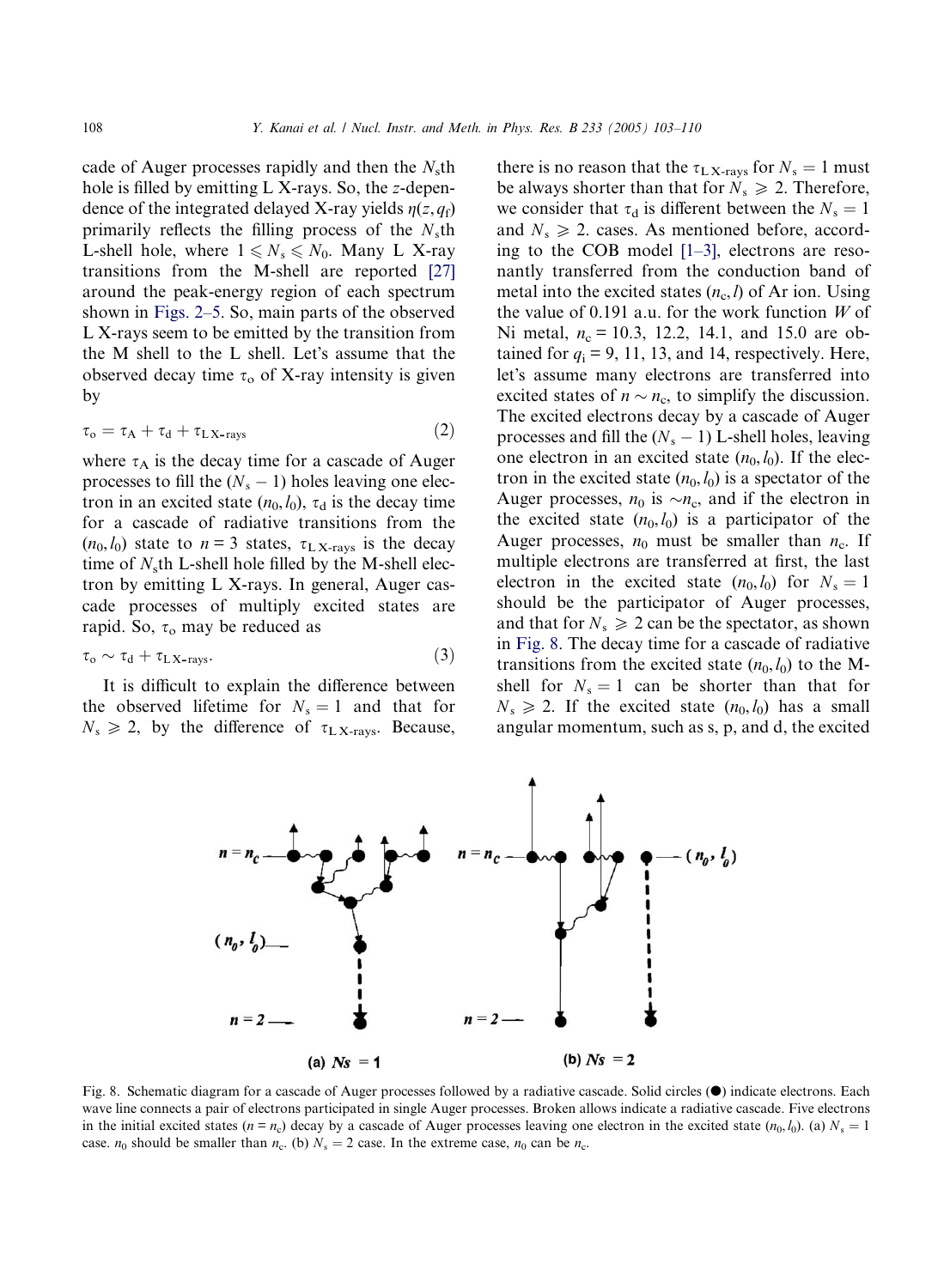<span id="page-6-0"></span>electron rapidly decays into the L-shell hole by emitting X-rays. So, our observed  $\sim$ ns lifetime should be related to the higher angular momentum excited states  $(n_0, l_0)$ ,  $l_0 \gg 1$ .

Here, we have to mention that the above discussion is true when the single electron stabilized  $(N_s = 1)$  ions are mainly produced by the multiple electron transfer followed by a cascade of Auger processes. Although it is supported by the recent simulations [3,25], it has not been verified by the experiments. If the single electron stabilized  $(N_s = 1)$  ions are mainly produced by the single electron transfer processes, there should be other mechanism to cause that the  $\tau_d$  for  $N_s = 1$  is shorter than that for  $N_s \geq 2$ .

#### 4. Summary

We have made coincidence measurements between L X-rays and final charge states of Ar ions transmitted through a Ni microcapillary. Observed decay profile of the L X-ray yields strongly depend on the number  $N_s$  of the stabilized electrons, when the initial Ar ions have multiple Lshell holes: The observed intensity of the L X-rays decreases faster for  $N_s = 1$  than those for  $N_s \ge 2$ . We describe the experimental results by assuming a decay process where a cascade of fast Auger processes fills the  $(N_s - 1)$  L-shell holes and then slower radiative cascades of the last-remained excited electron fills the L-shell hole by emission of an L X-ray.

## Acknowledgement

We thank Dr. T. Kambara for helpful comments on the manuscript. This work is partly supported by a Grand-in-Aid for Scientific Research from Japan Society for the Promotion of Science.

#### References

[1] J. Burgdörfer, P. Lerner, F.W. Meyer, Phys. Rev. A 44 (1991) 5674.

- [2] J. Burgdörfer, in: C.D. Lin (Ed.), Review of Fundamental Processes and Applications of Atoms and Ions, World Scientific, Singapore, 1993, p. 517.
- [3] K. Tőkési, L. Wirtz, C. Lemell, J. Burgdörfer, Phys. Rev. A 64 (2001) 042902.
- [4] J.P. Briand, L. de Billy, P. Charles, S. Essabaa, Phys. Rev. Lett. 65 (1990) 159.
- [5] H.J. Andrä, A. Simionovici, T. Lamy, A. Brenac, G. Lamboley, J.J. Bonnet, A. Fleury, M. Bonnefoy, M. Chassevent, S. Andriamonje, A. Pesnell, Z. Phys. D 21 (1991) S135.
- [6] H. Winter, Europhys. Lett. 18 (1992) 207.
- [7] F. Aumayr, H. Kurz, D. Schneider, M.A. Briere, J.W. McDonald, C.E. Cunningham, H.P. Winter, Phys. Rev. Lett. 71 (1993) 1943.
- [8] F.W. Meyer, S.H. Overbury, C.C. Havener, P.A. Zeijlmans van Emmichoven, D.M. Zehner, Phys. Rev. Lett. 67 (1991) 723.
- [9] J. Das, R. Morgenstern, Phys. Rev. A 47 (1993) R755.
- [10] R. Köhrbrück, M. Grether, A. Spieler, N. Stolterfoht, Phys. Rev. A 50 (1994) 1429.
- [11] H. Masuda, K. Fukuda, Science 268 (1995) 1466.
- [12] H. Masuda, M. Satoh, Jpn. J. Appl. Phys. 35 (1996) L126.
- [13] Y. Yamazaki, S. Ninomiya, F. Koike, H. Masuda, T. Azuma, K. Komaki, K. Kuroki, M. Sekiguchi, J. Phys. Soc. Jpn. 65 (1996) 1199.
- [14] S. Ninomiya, Y. Yamazaki, F. Koike, H. Masuda, T. Azuma, K. Komaki, K. Kuroki, M. Sekiguchi, Phys. Rev. Lett. 78 (1997) 4557.
- [15] S. Ninomiya, Y. Yamazaki, T. Azuma, K. Komaki, F. Koike, H. Masuda, K. Kuroki, M. Sekiguchi, Phys. Scripta T 73 (1997) 316.
- [16] Y. Morishita, S. Ninomiya, Y. Yamazaki, K. Komaki, K. Kuroki, H. Masuda, M. Sekiguchi, Phys. Scripta T 80 (1999) 212.
- [17] Y. Yamazaki, Phys. Scripta T 73 (1997) 293.
- [18] Y. Yamazaki, Int. J. Mass Spectro. 192 (1999) 437.
- [19] Y. Kanai, K. Ando, T. Azuma, R. Hutton, K. Ishii, T. Ikeda, Y. Iwai, K. Komaki, K. Kuroki, H. Masuda, Y. Morishita, K. Nishio, H. Oyama, M. Sekiguchi, Y. Yamazaki, Nucl. Instr. and Meth. B 182 (2001) 174.
- [20] Y. Morishita, R. Hutton, H.A. Torii, K. Komaki, T. Brage, K. Ando, K. Ishii, Y. Kanai, H. Masuda, M. Sekiguchi, F.B. Rosmej, Y. Yamazaki:, Phys. Rev. A 70 (2004) 012902.
- [21] Y. Iwai, D. Murakoshi, Y. Kanai, H. Oyama, K. Ando, H. Masuda, K. Nishio, M. Nakao, T. Tamamura, K. Komaki, Y. Yamazaki, Nucl. Instr. and Meth. B 193 (2002) 504.
- [22] Y. Iwai, Y. Kanai, Y. Nakai, T. Ikeda, H. Oyama, K. Ando, H. Masuda, K. Nishio, M. Nakao, H.A. Torii, K. Komaki, Y. Yamazaki, Nucl. Instr. and Meth. B 205 (2003) 762.
- [23] Y. Kanai, D. Dumitriu, Y. Iwai, T. Kambara, T.M. Kojima, A. Mohri, Y. Morishita, Y. Nakai, H. Oyama, N. Oshima, Y. Yamazaki, Phys. Scripta T 92 (2001) 467.